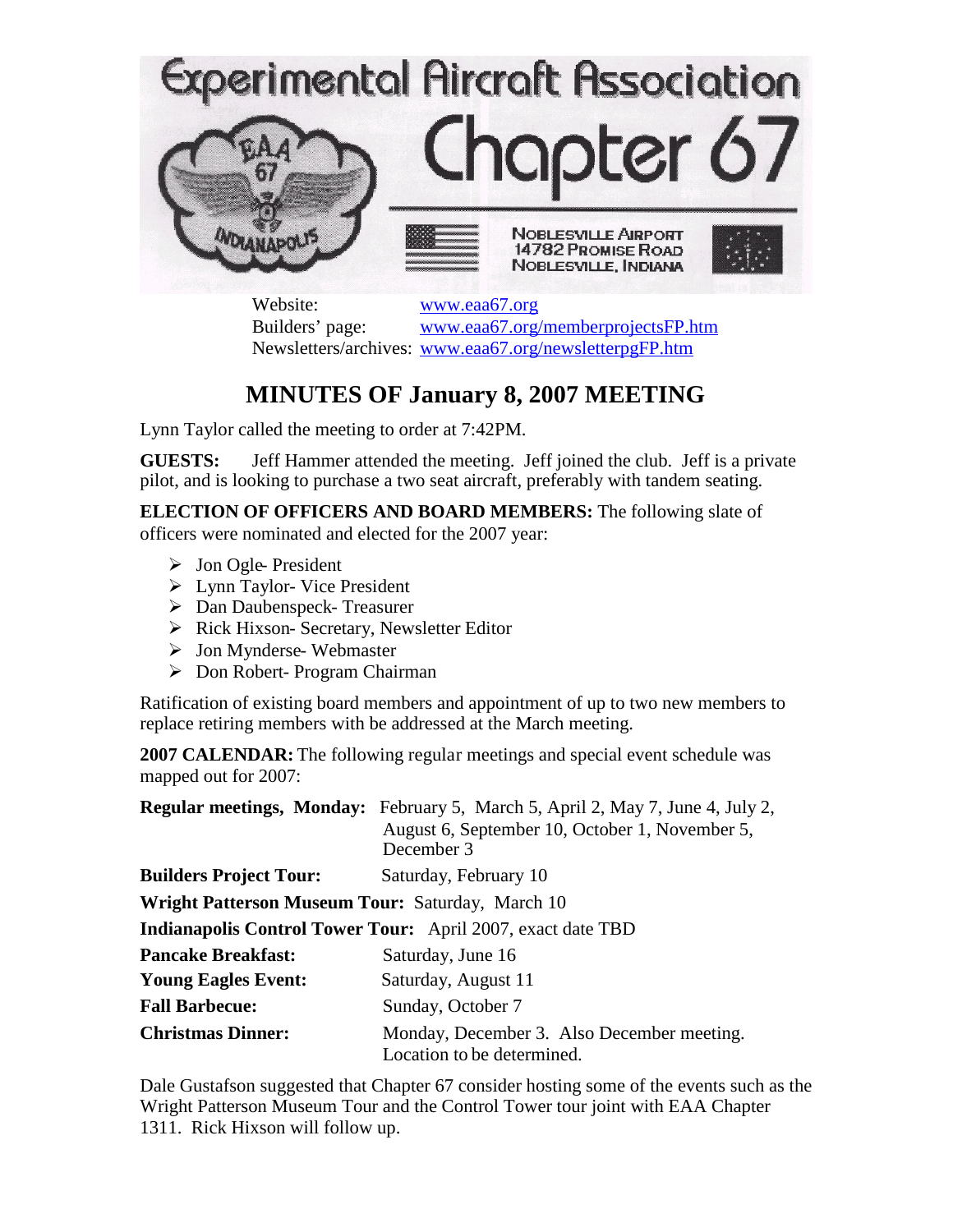**OTHER:** Larry Jacobi reported that Don Roberts was not in attendance as he again underwent corrective surgery for his eyelids.

**GUEST SPEAKER:** Andy Meudt was the guest speaker. Andy, an engineer by day is a member of the Indiana Air National Guard. Andy flies KC-135 tankers out of Grissom Air Force Base. Andy is usually able to fly once each week, in addition to his one weekend per month obligation.

Prior to flying the KC-135 for the National Guard Andy graduated from the Air Force Academy, and started his career as a flight test engineer. Eventually Andy went to pilot training and flew a number of aircraft for the Air Force. He recalled the incredible operational capabilities of the C-130 and its variants. Andy noted that the single largest bomb dropped from an aircraft was the 10,000 lb daisy cutter dropped from a C-130. Andy was particularly impressed with the mission and capabilities of the MC-130 Talon used by Air Force Special Ops. However, family obligations caused Andy to choose a more conventional mission, piloting a KC-135.

Many KC-135 are nearing 50 years old. The US Air Force has estimated the operational life of the KC-135 airframe at nearly 100 years. Andy pointed out that during the height of the Cold War, and the first 20 plus years of the existence of the KC-135s, these aircraft saw little action. Their primary mission was to refuel B-52s bombers in response to nuclear attack. It is only recently that these aircraft now fly regular sorties.

The KC-135 can off load up to 120,000 pounds of fuel at up to 8,000 pounds per minute. The KC-135 can also access any fuel that it carries for its own flight operations. KC-135 crew now consists of a pilot, co-pilot, and boom operator. A Pacer-Craig, GPS navigational system has replaced the navigator. Andy points out that the navigational system is essentially an off-the-shelf product.

The KC-135 is a Boeing 367-80. It is a predecessor to the Boeing 707, but not a direct cousin. The Boeing 707 was developed after the KC-135 and features a wider fuselage. The KC-135 is the workhorse of the US Air Force refueling fleet. Other refueling aircraft include MC-130s. These aircraft can refuel helicopters. Another member of the fleet is a much larger KC-10, similar to the DC-10. The KC-10 has twice the fuel carrying capacity of the KC-135, and can refuel from both a boom and drogue at the same time.

The KC-135 can refuel virtually any fixed wing aircraft in the US Air Force, Navy, or Marine Corp, as well as most aircraft for any NATO member air force. There is presently no replacement on the drawing boards for this aircraft.

Andy noted that a minimum of 1,000 feet horizontal visibility is required prior to refueling. However, once the aircraft are refueling visibility is not a factor. Refueling can take place at many different altitudes, airspeeds, and attitudes.

**NEXT MEETING:** The next regular meeting is Monday, February 5, 2007 at 7:30pm.

Submitted by Richard Hixson